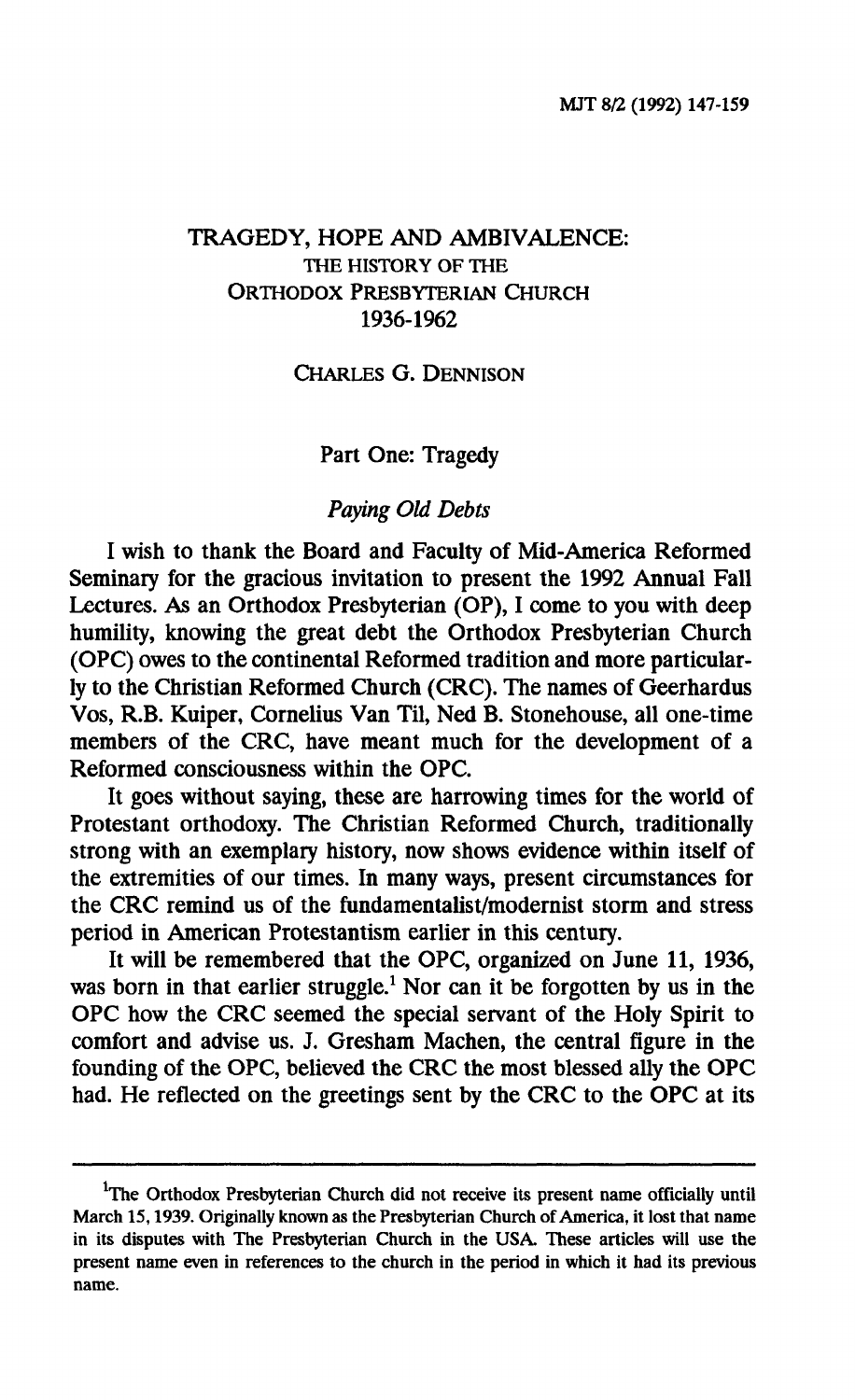**First General Assembly: ".. . no other ecclesiastical body in the whole world could have [sent greetings] more welcome . . . ."<sup>2</sup> The happiness of Machen at those greetings could not have been greater, since they meant that the CRC recognized the OPC as a true church and correct in its separation from the Presbyterian Church in the USA (PCUSA); in other words, the OPC was not a schismatic sect.** 

**But Machen went further in his remarks. He looked upon the CRC as a model of "a truly Reformed church," separatist in the very best sense, standing apart "in the interests of a true unity and purity of the Church." The CRC, he said, was theologically consistent, never "vaguely evangelical' or 'conservative' or 'fundamentalist' but always endeavoring] to be .. . Reformed." To Machen, this meant the CRC was not "content with some partial or piecemeal presentation of the truth that the Bible contains but [held] firmly to that glorious system of revealed truth . . . summarized in the great Reformed confessions of faith." Machen also admired the tradition of catechetical preaching in the CRC by which the laity were soundly and systematically trained in doctrine; he admired the exercise of church discipline and the CRC's commitment "to make the education of [its] children Christian throughout."** 

**Machen's high praise for the CRC was reciprocated by H.J. Kuiper in his December 25,1936, editorial in** *The Banner.* **Kuiper identified the establishment of the OPC as "One of the outstanding events of 1936 in the religious ecclesiastical world. [The] progress [of this church]," he continued, "will mean much for the preservation and propagation . . . of our Calvinistic doctrines and traditions." Kuiper noted how carefully**  *The Banner* **monitored the OPC's formation and early days. He concluded with these words:** 

**Let us add .. . that if we have been an inspiration to the leaders of the new Presbyterian Church, they have no less been an inspiration to us. We have often asked ourselves the question whether we would have been willing to suffer the hardship and calumny for our faith which they have endured the past few years. And let us not forget that our contacts with [these] men . . . who have stepped out or been cast out of . . . [the Presbyterian Church in the USA] have served us as a constant warning against the perils of modernism.** 

*<sup>2</sup>Presbyterian Guardian* **2 (July 20, 1936), 170.**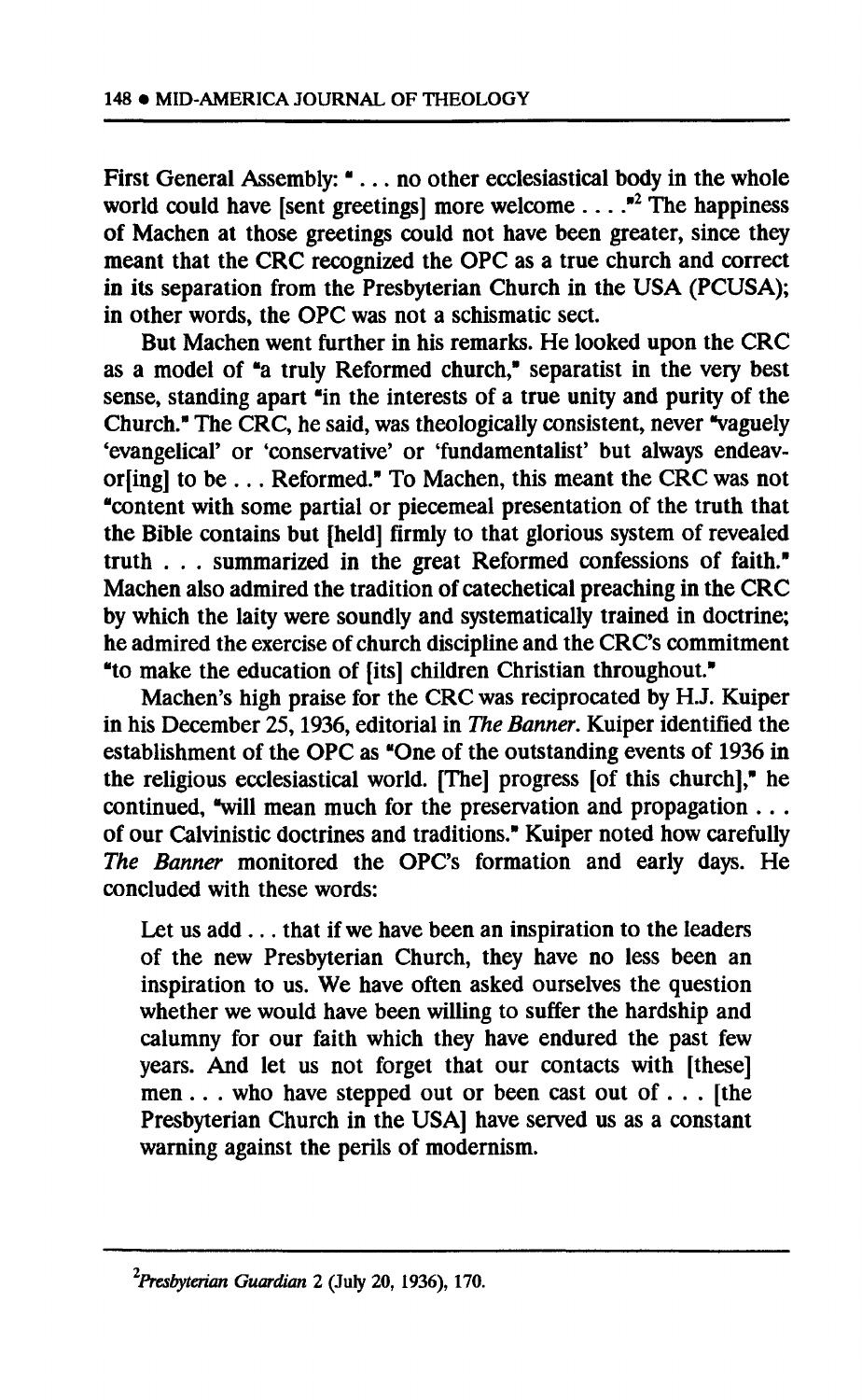**Despite Kuiper's kind words, the OPC stood, at that time, more immediately and obviously in the CRC's debt. His words did, however, hold out the prospect for valuable service the OPC could render the CRC if times of suffering and hardship came in which the CRC was, in fact, face to face with "the perils of modernism." Subsequent history has brought great change to both denominations and to the once strong relationship they sustained with each other. However, the story of the OPC's formation and past history, both in its testimony to Christian courage and to human weakness, seems especially appropriate for CRC audiences these days. It is in the interests of discharging an old debt that I present these lectures. My prayer is for your profit as we of the OPC profited from the sacrifice and love of an earlier generation that stood in the tradition represented by this institution.** 

# *Setting the Stage*

**The dates in the title to these lectures take us from the year of the OPC's birth to the year of Ned B. Stonehouse's death. Stonehouse is the last of three significant figures around whom the lectures are organized, the others being J. Gresham Machen and Cornelius Van Til. I have matched each of these men to one of the words in the title, for example, Machen is joined to the word tragedy, Van Til to hope, and Stonehouse to ambivalence. More specifically, in this first segment, we will consider Machen's battle with the fundamentalists in the OPC at the close of his life, a battle that proved more devastating for him than his struggle against the liberals.** 

**The second lecture reviews Van Til's remarkable but narrow victory in the 1940s over the visions of cultural Protestantism, championed by figures like Edwin H. Rian and Gordon H. Clark. This struggle made clear the fragile nature of the Reformed consciousness within the OPC, but also the fact that Van Til's theological and apologetical stand could not easily be disassociated from the new church.** 

**However, the hope rising out of the controversy of the 1940s was qualified by a lingering ambivalence within the church. The last lecture looks at Ned B. Stonehouse, an ardent promoter of Machen and an extraordinary scholar. He initially proved vague and indecisive in the agonizing war with the subjectivism of the Peniel movement, a movement I will explain later. It consumed OP energies directly for fifteen years, in fact, into and beyond 1962, the year of Dr. Stonehouse's death.**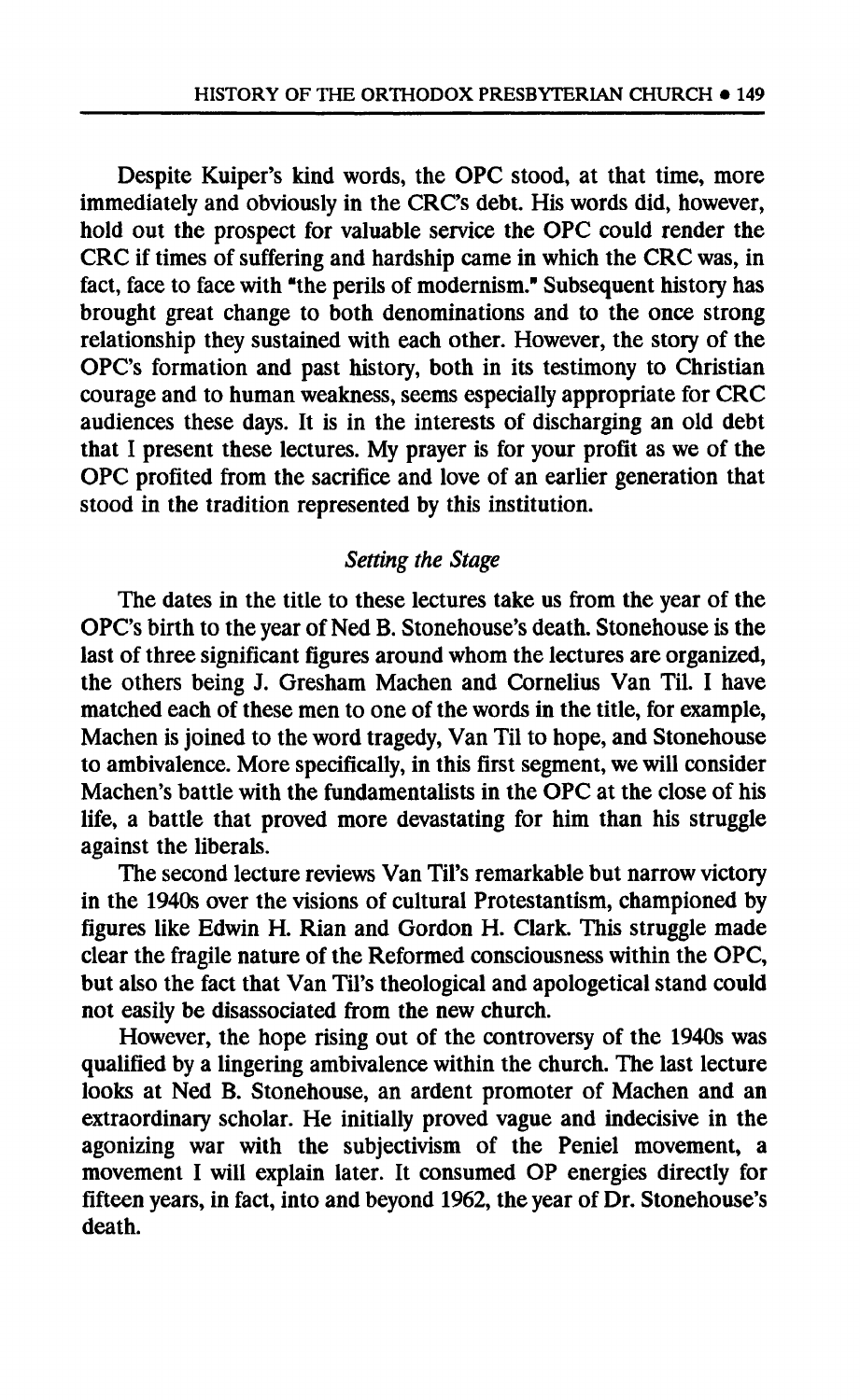**But setting the stage for these lectures demands more than the introduction of subjects and personalities. We do well to give more than a nod in a cosmopolitan, less parochial direction. Without conceding to the larger sociological movements the key to understanding the particular features of history, we do not want to be ignorant of the world around us, neither its potential influence and threat nor its pressures that providentially drive the church to take a better look at herself.** 

**The years 1936-1962 saw the collapse of Europe and the beginning stages of its redefinition. This period ends with Europe divided by a newly built wall between an economically attractive west and an intractable, determined, increasingly scientifically sophisticated East. American isolationism has been shattered and old world colonialism is dead. Asian and African interests cannot be ignored. In many respects, this period is one in which a "brave new world" takes shape, brimming over with hostilities born from the clash of fundamentally distinct ideologies and from the residual impact of nationalism and racial conflict.** 

**Despite the diversity and discord, the years 1936-1962 do give evidence of a unifying theme, namely, the triumph of an immanentistic world consciousness. History is now understood — as at no point previously so pervasively and consistently — from within. No substantive appeal is made to external divine power or design. For example, the World Wars and subsequent conflicts of this century have been fought without much serious theological analysis by the traditionally Christian West.<sup>3</sup> In the East, militarist mythologies lie in ruins.** 

**Mankind is discovering a new religion, one beyond, but also the natural descendent of, theological liberalism. In the new religion the fatherhood of God disappears in the interests of the brotherhood of men. John Steinbeck's 1939 novel** *The Grapes of Wrath* **spells it out. Here, Steinbeck creates for us the picture of the Joad family that has lived through Egypt-like feast and famine days on the Oklahoma plains. But now the plague of the great depression and the dustbowl, together with the oppression of the modern Pharaohs, the machine-owning, landgrabbing syndicates, find them looking to the promised land: California.** 

**The Joads are led on this pilgrimage by an itinerant ex-preacher named Casy, who is searching for a replacement for his rejected fundamentalism. In Steinbeck's recasting of the biblical Exodus story, Casy becomes the new Moses, the prophet of a religion devoid of** 

**An exception is Herbert Butterfield,** *Christianity and History* **(New York: Charles Scribner's Sons, 1949).**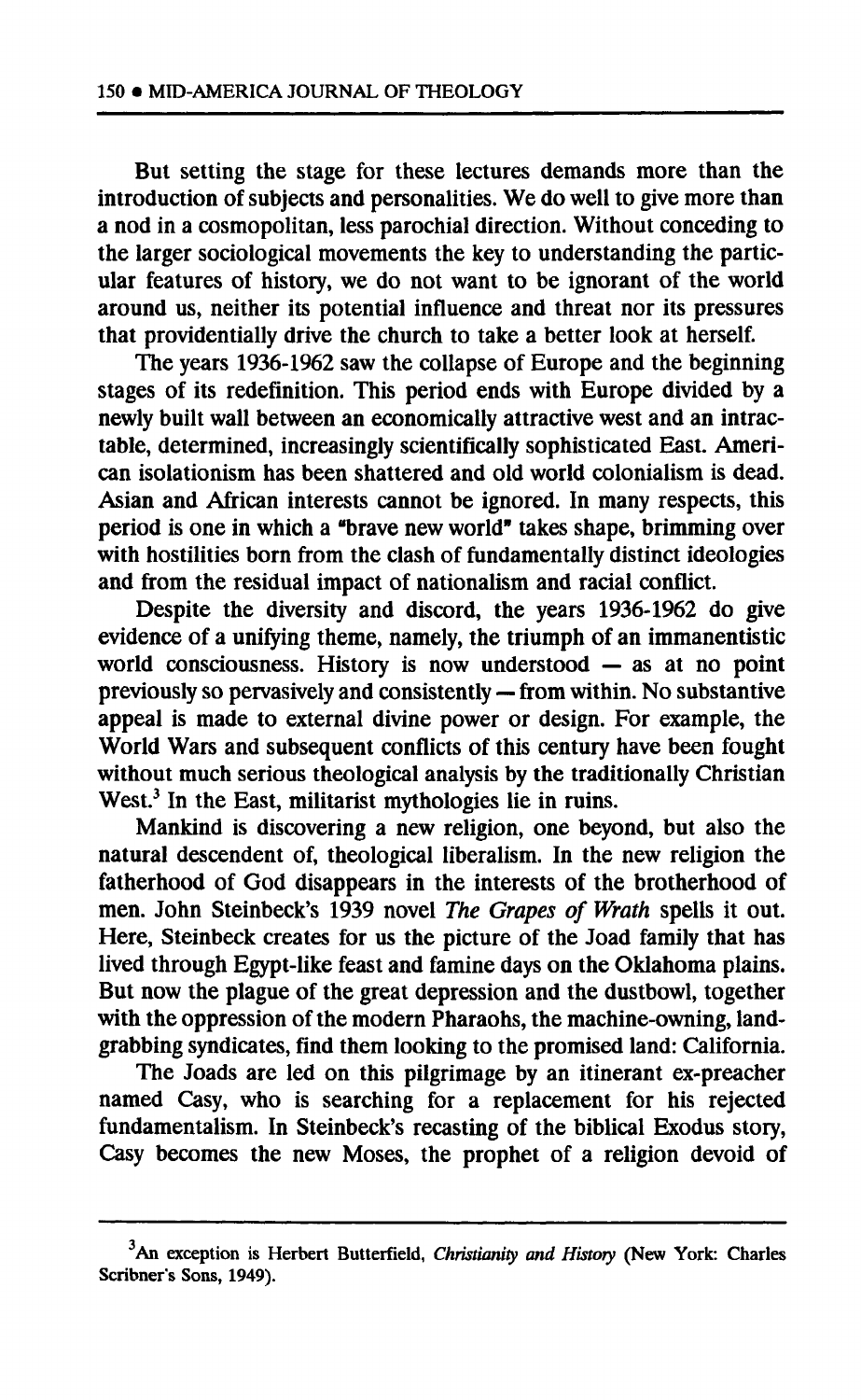**Jehovah. Before his death, Casy passes on the new faith to Tom Joad, the eldest of the Joad boys, who then confesses that man has no soul of his own, ". . . but only a piece of a big one." This one great soul is no testimony to a higher transcendent reality or to a heavenly world. Instead, it testifies to "a greater collective individuality" found only in the common lot of mankind. Steinbeck's novel, therefore, proclaims a new gospel, devoid of God and God's eternal Son, in which faith in humanity promises ultimate triumph over adversity.<sup>4</sup>**

**Humanity now rises from even the most monumental set-backs with confidence that it is winning the battle for control over existence. But with this confidence has come the new view of government in which political reality absorbs everything in view. The media draws together technology and politics for the catechizing of humanity in the modern immanentistic world consciousness. Abandoned is the Reformation commitment to service for the sake of God and his transcendent kingdom in its present and coming glory; what remains is propaganda for the sake of political advantage and supposed "truth," all in the name of the most "worthy causes."<sup>5</sup>**

**But we must not think that religion has lost its place in this world of the new gospel. Secularization has not meant the destruction of religion but rather its transformation in the interest of a political hope in that there is, in effect, no other reality. This radical change had been forecast by the social upheaval of the nineteenth century but now has become complete in the ecclesiastical reactions to the world wars, the depression, and the corollary and subsequent social crises. Therefore, the modern church, in its bold and most consistent expressions, finds itself quite at home within the emerging order and at odds with the stubborn resistance to the developing twentieth century enlightenment.** 

**A book appeared in the sixties summarizing the theological consensus that congealed during the time covered by our study. That book, Harvey Cox's** *The Secular City,* **set out with powerful lucidity the radical reading of Bonhoeffer's "world come of age" and "religionless Christianity." Cox's radicalism was not, first of all, prophetic or** 

**<sup>4</sup>Cf. Russel B. Nye, "The Grapes of Wrath — An Analysis," in T. Walter Wallbank and Alastair M. Taylor,** *Civilization: Past and Present,* **vol. 2 (Chicago: Scott, Foresman and Company, 1961), 564-566.** 

**<sup>5</sup> 1 have borrowed some of Jacques Barzun's analysis of modern culture at this point. For a compact introduction to his insights, see "The State of Culture Today,"** *The Columbia History of the World,* **ed. John A. Garraty and Peter Gay (New York: Harper & Row, 1972), 1144-1166.**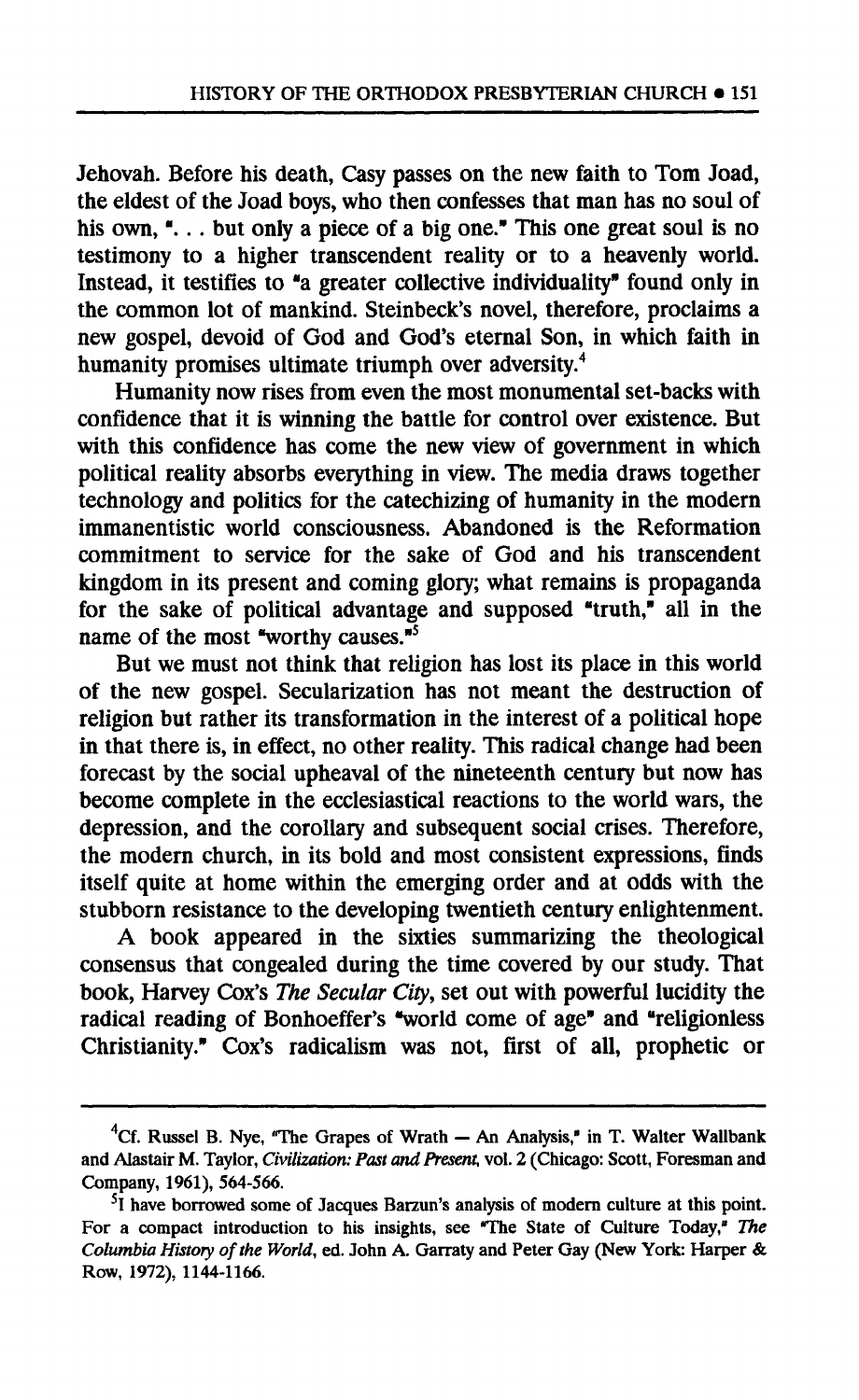**prescriptive, as if he were selling a vision for what ought to be. Rather, Cox primarily described the present state of things, that which was undeniable. The world no longer understands itself religiously or in terms of the metaphysics attendant to a God who stands apart from the world. Such a state of affairs must not be viewed negatively but as inevitable and necessary, the only possible conclusion to the dynamics of the biblical record and its doctrine of creation.<sup>6</sup> In the secular city, Christianity becomes the process of social change and political action in keeping with the program of reconciliation observed in Jesus of Nazareth.<sup>7</sup>**

**No one should be surprised by the theological lay-of-the-land since the sixties. The socio-political reading of the Bible has become a deluge. Jesus had been recast as the champion of "a new embodiment of the Kingdom of God." He was determined, so we are told, to overthrow Jerusalem's priestly temple system that stood in the interests of the** 

**<sup>&#</sup>x27;'This connection between the doctrine of creation and secularization bears closer study, especially among Reformed people. In the last two centuries, commitment in Reformed circles to the classic doctrine of the fourfold estate of man, a doctrine once understood as foundational to Reformed thought and its view of the covenant, has been severely revised. A once vibrant doctrine of heaven in connection with the fourth estate, together with its relationship to the third, has been eclipsed. An infatuation with the earth has intruded and, although mention is made of the changes brought about in the eternal estate, a "this earth" end-point to God's purpose gains supremacy, whether in the thinking of the evangelical advocates for relevance in culture, the postmillennarian champions of a theonomic state, or the representatives of an establishmentarian quest for** *shalom.* **In this last regard, people with roots in the continental Reformed tradition should be particularly alert to the preoccupation with the doctrine of creation in relationship to secularization, given the direction of such thinkers as Nicholas Wolterstorff (see** *Until Justice and Peace Embrace* **[Grand Rapids: Eerdmans, 1983,]) and Cornelius Plantinga, Jr. (see "Not the Way It's S'pposed To Be: A Breviary of Sin,"** *Theology Today* **50 [July 1993]: 179-192). (I am indebted to my brother William D. Dennison. who has called my attention to restorational thinking in the CRC, i.e., that kind of thinking which sees humanity's future in terms of a restored Eden and interprets present responsibility in light of it. Relevant to this discussion are the recent articles by Michael Williams, "Of Heaven and History: The Verticalist Eschatology of Geerhardus Vos,"** *Pro Rege* **20 [March 1992]: 9-18; and "A Restorational Alternative to Augustinian Verticalist Eschatology,"** *Pro Rege* **20 [June 1992]: 11-24: see also Danny Olinger, "Vos's Verticalist Eschatology: A Response to Michael Williams,"** *Kerux* **7 [September 1992]: 30-38.)** 

**<sup>7</sup>The ties between Albrecht Ritschl (1822-89) and the secularized gospel are obvious, justifying fresh study of this man's thought. We may even want to pay more careful attention to those who, at a distance, could see what was coming; I have in mind turn of the century theologians Orr, Warfield and Vos, each of whom spent much time dealing with the radicalism in Ritschl.**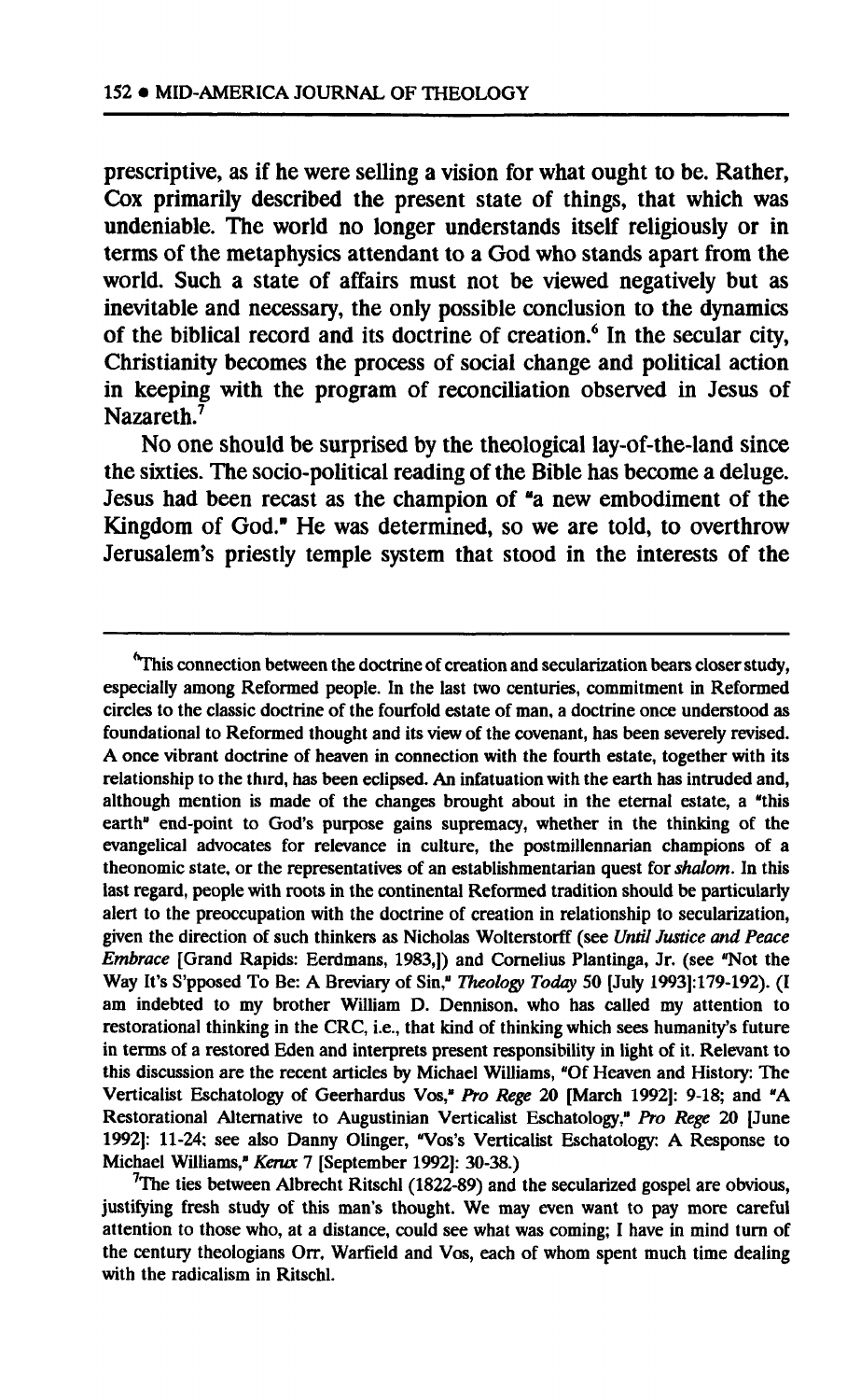**Roman/Jewish elitists and against the majority of Palestinian Jews.<sup>8</sup> In a different but not unrelated approach, the early New Testament church appears as a primal equality movement that was squelched by a male power play, leaving female church leaders branded as heretics and women viewed generally as unimportant or as a threat.<sup>9</sup>**

**Of course, it must be remembered that the Bible itself is supposedly party to the suppression of the truth about Jesus' true mission and the early New Testament church's "politically correct" agenda. After all, the Bible gives comfort to those who could hide in "obsolete ethical directives," who would oppress women, homosexuals and minority groups. Therefore, if the Bible is to remain authoritative and something more than incidental to our present secular circumstance, it must speak to us about an over-arching theology of hope. We must discern in the Bible an "apocalyptic thrust, which will only find its fulfillment when the triumph of God will make an end to all evil, suffering, and injustice and bring about the joy of a world at peace."<sup>10</sup>**

**Those from the ranks of neo-orthodoxy (such as Barth and Cullmann), who have wanted to talk about "salvation in history" in the interests of the wholly-other God who acts in space and time, have been upstaged. Their inability to speak definitively about God's essential transcendence, about the ontological deity of God's Son, and about the substantive nature of the world to come, has left them victims in a conflict in which they have been co-conspirators. Ironically, they have generated their own irrelevance.** 

**This, then, is the situation as it has taken shape over the course of this century and gained focus from the mid-thirties to the early sixties. A radical cultural and religious shift has occurred, signalling the triumph of an immanentistic world consciousness. Here is the context for the formation of the OPC and for the significance of her early leaders. Men like Machen, Van Til and Stonehouse do not deserve our attention in themselves but as they, together with the OPC and other faithful churches, have given response to the ecclesiastical and cultural demagoguery and deceit of our times. It has been a costly stand, but one in which these men, and those like them, have never wanted to be** 

**Cf. George V. Pixley,** *God's Kingdom: A Guide for Biblical Study* **(Maryknoll: Orbis, 1981), especially the comments on Jesus' strategy, 64ff.** 

**<sup>°</sup>Cf. Elizabeth Schüssler Fiorenza, "You are not to be called Father: Early Christian History in Feminist Perspective,"** *Cross Currents* **29 (1979): 301-323.** 

**<sup>10</sup>J. Christaan Beker, "The Authority of Scripture: Normative or Incidental?"**  *Theology Today* **49 (October 1992): 376-382.**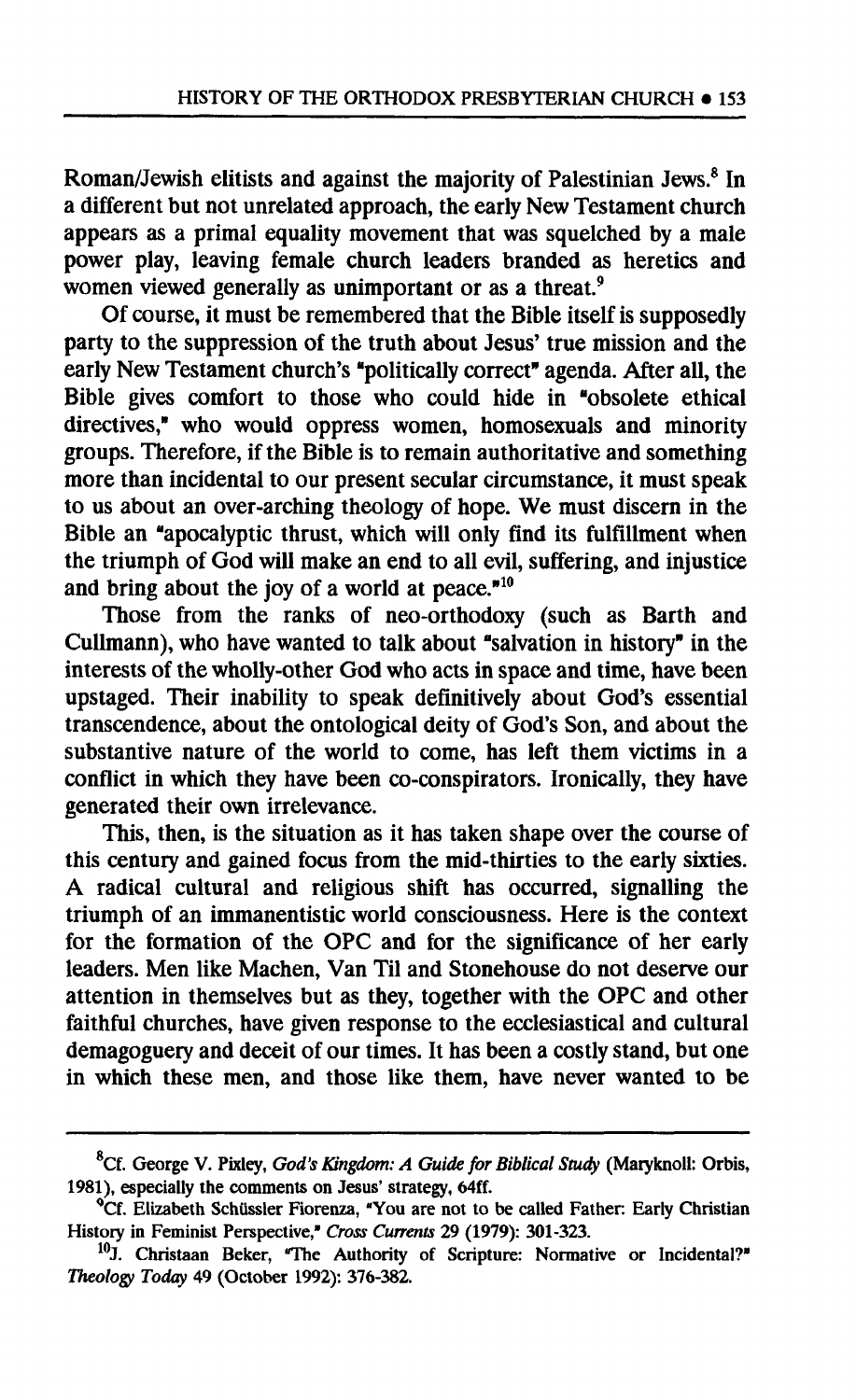**shielded from the scrutinizing gaze that detects whatever speck may be in their own eye.** 

## *Tragedy and J. Gresham Machen*

**Sometime during November 12-14, 1936, a young pastor named Robert H. Graham stepped into an elevator in the Manufacturers' and Bankers' Club at Broad and Walnut Streets, Philadelphia. Stepping in at the same time was the Rev. Carl Mclntire, the flamboyant editor of the** *Christian Beacon* **and pastor of the Presbyterian Church of Collingswood, New Jersey. These two men were on their way to the second floor and to the meetings of the Second General Assembly of the OPC. The bond between them went beyond their common denomination and, on this occasion, Mclntire took Graham into his confidence. As Graham remembers it, Mclntire said, "The fellow Machen is getting too much power."<sup>11</sup>**

**With this statement, Mclntire expressed the growing distrust of Machen felt within the OPC's fundamentalist wing. Such distrust forecast the break by fundamentalists from Machen and his movement.<sup>12</sup> That break eventually catapulted Mclntire into the role of a fundamentalist luminary at the head of a vast empire, including the Bible Presbyterian Church. Although Machen died before the break came, he read all the signs and carried the weight of this coming fracture to his grave. The crisis with the fundamentalists in the OPC broke him.** 

**Machen was prepared for the earlier crises of his career; he seemed to rise to them. When he faced the moderates (or indifferentists, as he called them), no amount of humiliation distracted him. They had come after him in the 1926 Baltimore general assembly of the PCUSA and attacked him in full view of the city in which he was raised and well-known. Having taught in the New Testament department at Princeton Seminary since 1906, he had been nominated to the chair of apologetics, an appointment that had to be confirmed by the assembly. But the assembly was moved by J. Ross Stevenson, president of the** 

**This statement was repeated many times in my presence but detailed in a phone conversation October 26,1992.** 

**<sup>12</sup>McIntire has cast himself as the true follower of Machen. Just how far this is from the facts has been well established by Darryl G. Hart, "Doctor Fundamentalis: An Intellectual Biography of J. Gresham Machen," (dissertation, Johns Hopkins University, 1988). Cf. Dr. Hart's article, "The Legacy of J. Gresham Machen and the Identity of the Orthodox Presbyterian Church,"** *Westminster Theological Journal* **53 (1991): 209-225.**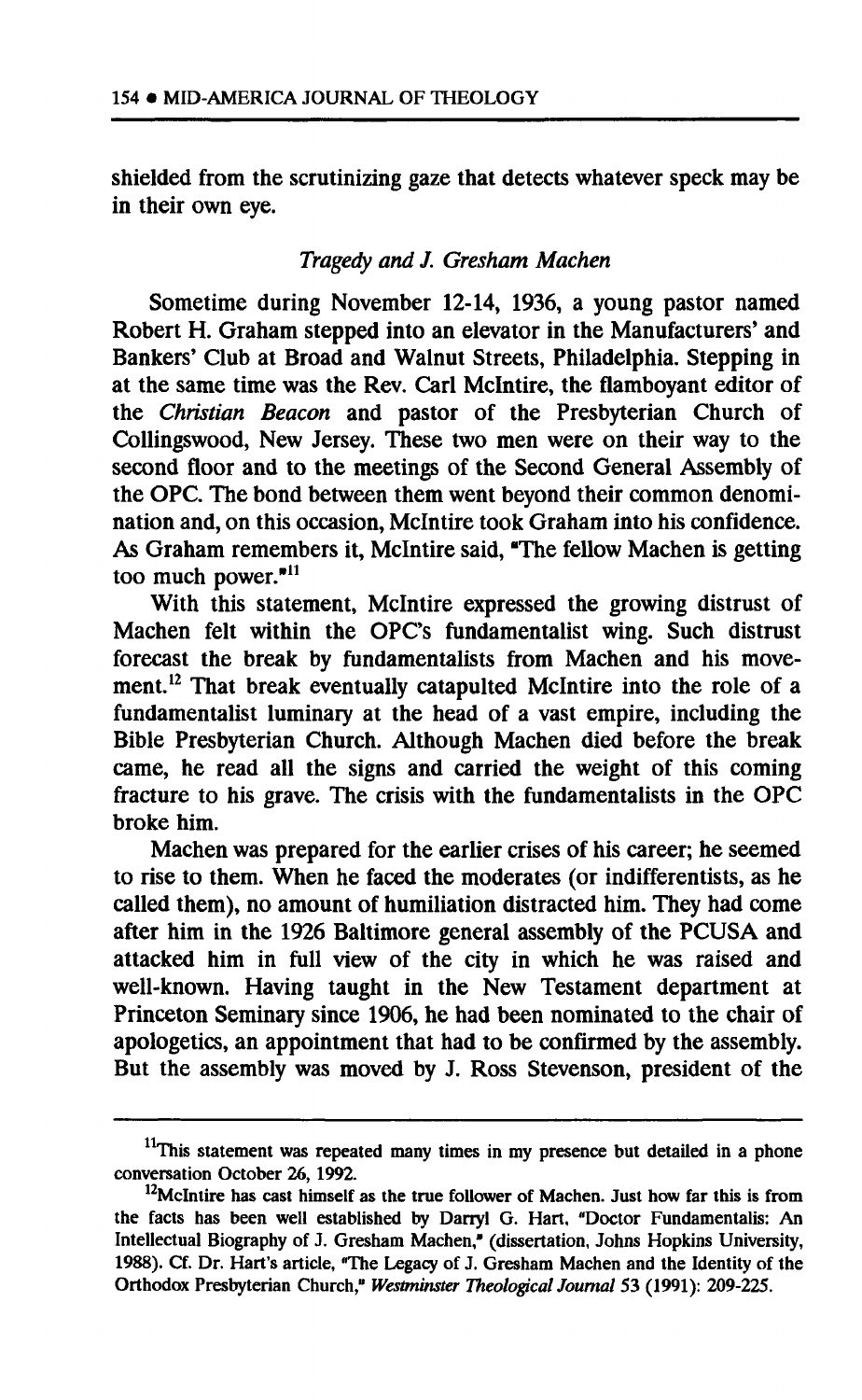**seminary, who identified Machen as the spokesman for intolerance. Charles R. Erdman, Machen's colleague, also opposed him, calling him "thoroughly controversial." For moderate evangelicals like Stevenson and Erdman, Machen was possessed by "temperamental idiosyncrasies" and hampered by "serious limitation."** 

**Although Machen lost the battle for the apologetics position and even saw the seminary remade in 1929 in a modernist direction, he remained resilient, determined and positive in his fight for orthodoxy. Late September 1929, Westminster Seminary opened its doors in Philadelphia to a Machen address in which he said, ". . . though Princeton Seminary is dead, the noble tradition of Princeton is alive."<sup>13</sup>**

**Machen was buoyant throughout the long, drawn-out battle with liberalism. He stood his ground against the PCUSA hierarchy and its defense of the Board of Foreign Missions. He threw himself into the emergency organization, the Independent Board for Presbyterian Foreign Missions, which he with others formed in 1933 in protest to the denomination's liberal mission policies. He was finally deposed for this action by the PCUSA in a case that ran its course at the 1936 general assembly in Syracuse. But on June 11a new church convened its First General Assembly. About this event, Machen wrote in the** *Presbyterian Guardian:* 

**We became members, at last, of a true Presbyterian Church; we recovered, at last, true Christian fellowship. What a joyous movement it was! How the long years of struggle seemed to sink into nothingness compared with the peace and joy that filled our hearts!<sup>14</sup>**

**That was Machen in June 1936. But Machen in November wore a completely different face. Many remember him as much more restrained and somber. Stonehouse spoke about how much he had aged over the**  summer months. The first blow was the revelation during that summer **of the sexual immorality of his right hand man, H. McAllister Griffiths, not only Machen's counsel throughout his ecclesiastical trials, but the editor of the** *Presbyterian Guardian.* **Griffiths withdrew from most of his church duties; but interestingly there is no evidence of church discipline** 

**<sup>&</sup>quot;Westminster Theological Seminary: Its Purpose and Plan,"** *What is Christianity?*  **edited by Ned B. Stonehouse (Grand Rapids: Eerdmans, 1951), 232.** 

*<sup>1</sup>APresbyterian Guardian 2* **(June 22, 1936), 110.**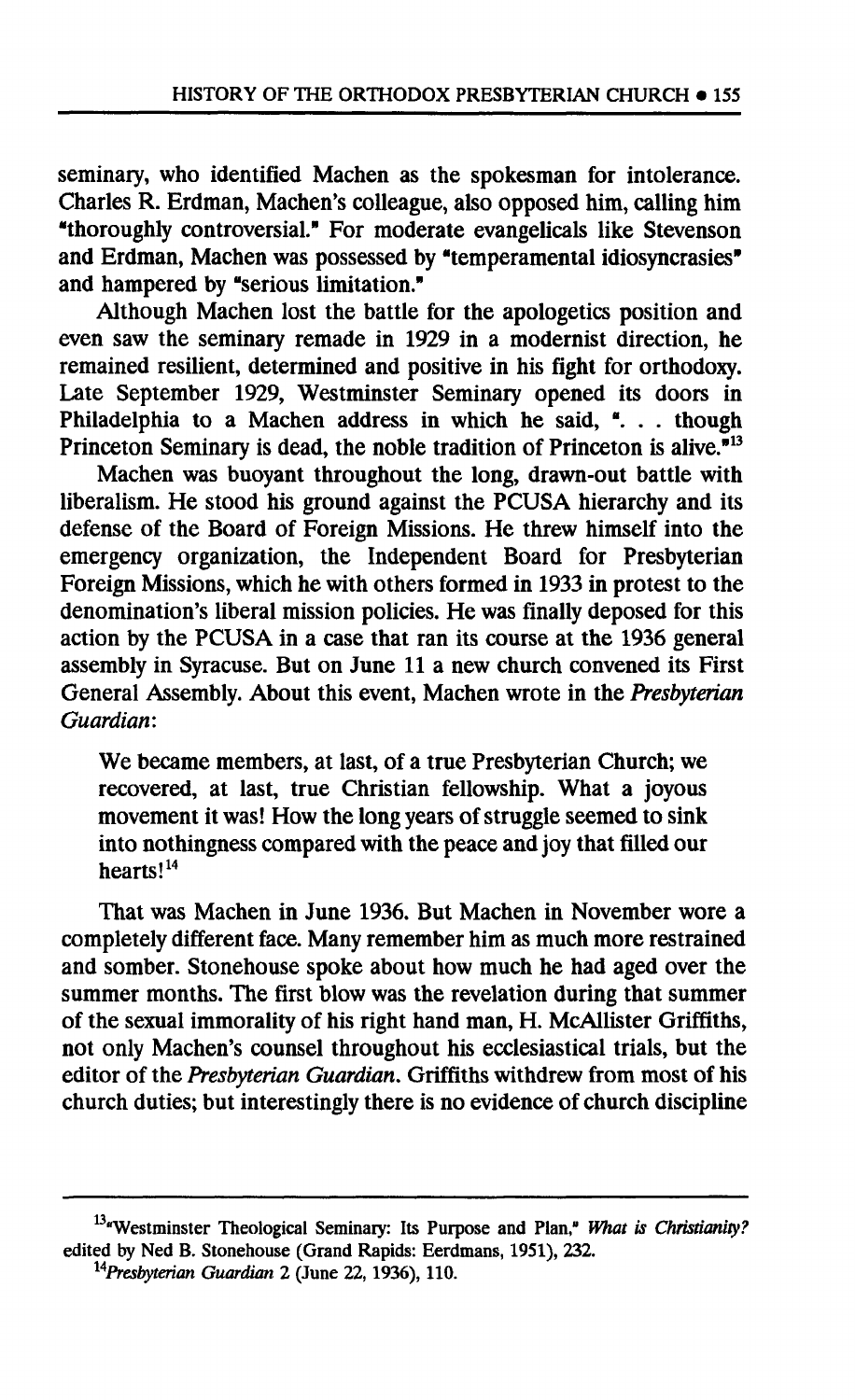**in his case, and he retained his position on the Independent Board, a detail that would prove disastrous for Machen.<sup>15</sup>**

**Next, came the October/November row over R.B. Kuiper's** *Banner*  report on the OPC's First General Assembly. Kuiper had written that **the CRC would have been delighted with the way in which candidates for the ministry, presented to the first assembly, were examined about "the anti-Reformed heresies .. . so extremely prevalent among American fundamentalists, Arminianism and the Dispensationalism of the Scofield Bible."<sup>16</sup>**

**On two counts Carl Mclntire took Kuiper to task: first, his accuracy; and second, his anti-premillennialism. When Kuiper responded to Mclntire's October 1,** *Christian Beacon* **editorial, Mclntire refused to publish his letter. Machen's response was immediate. He charged Mclntire with deliberate sabotage. He said that Mclntire knew full well Kuiper's position and that he clearly distinguished between "the dispensationalism of the Scofield Bible" and an allowed premillennialism. Why, then, did Mclntire portray Kuiper as opposed to all forms of premillennialism? Machen did not openly accuse Mclntire with holding to Scofield Bible dispensationalism, but he did accuse him of trying to ruin Kuiper's reputation and bring down public ire on the**  *Guardian* **which had reprinted Kuiper's article, and on Westminster Seminary, where both Kuiper and Machen taught.<sup>17</sup>**

**It is not difficult to recognize the characteristics of a power play in Mclntire's actions. Machen contemplated bringing charges against Mclntire. He wrote to J. Oliver Buswell, "I am afraid it is my duty to take the preliminary steps to bring some kind of disciplinary action against Mr. Mclntire."<sup>18</sup> When Buswell suggested a private conference** 

<sup>&</sup>lt;sup>15</sup>A study of attitudes toward church discipline in mainline churches during the early **twentieth century would be very helpful. We cannot but think it would confirm the suspicion that bringing charges against someone within the church became tantamount to a breach of ecclesiastical etiquette. Social convention sought to contain public embarrassment. This may explain in part how Griffiths avoided censure, but also why the conservatives in the PCUSA (including Machen) failed to proceed against the signers of the Auburn Affirmation.** 

*lbPresbyterian Guardian 2* **(September 12, 1936): 227.** 

**<sup>17</sup>The correspondence between Machen and Mclntire on this matter runs through October and into early November 1936, and is on file in the Machen Archives, Westminster Seminary, Philadelphia.** 

**<sup>18</sup>Machen to Buswell, November 2, 1936.**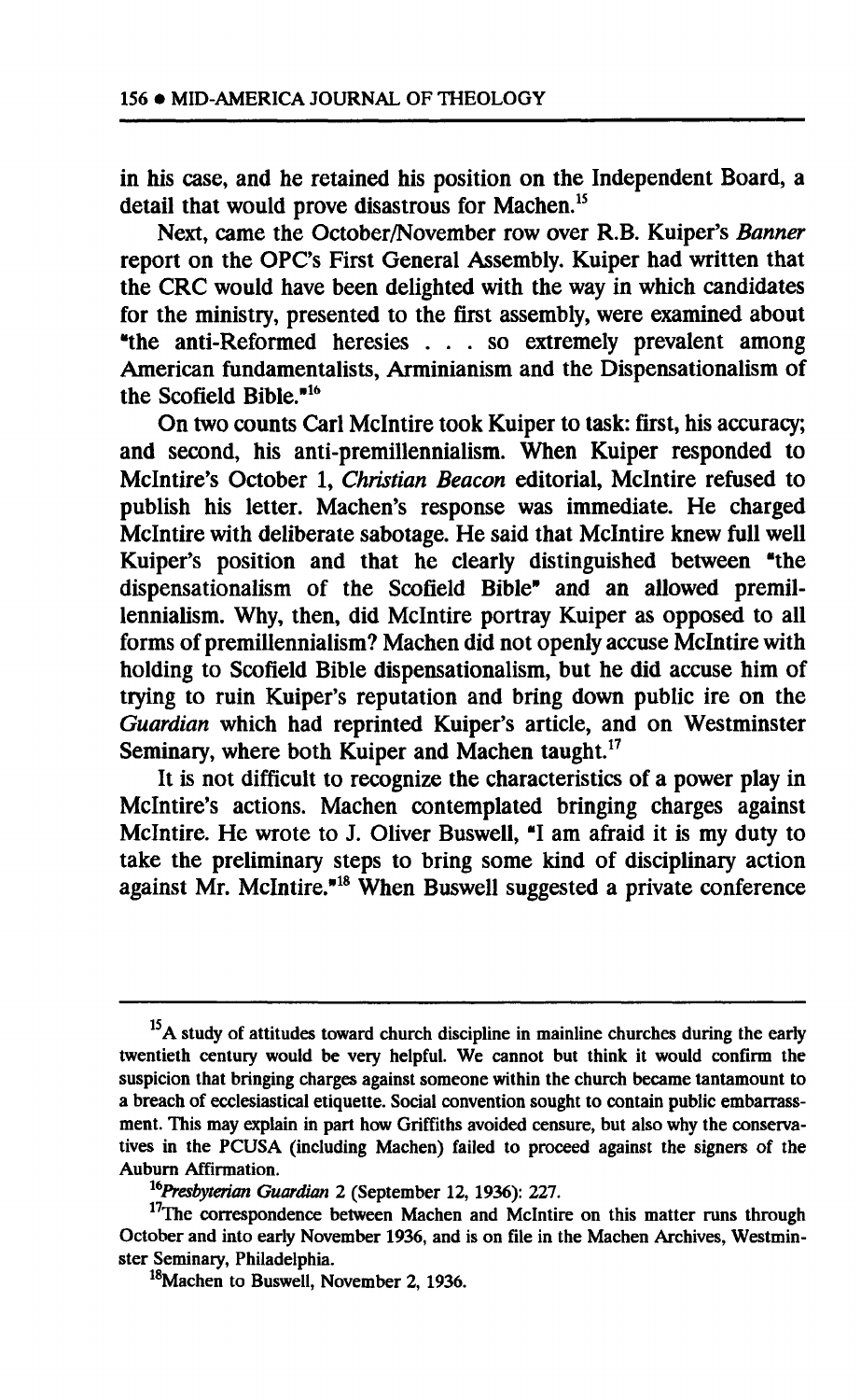**for the resolution of the problem, Machen responded that the conference he had in mind was "the courts of the church."<sup>10</sup>**

**It was as if Machen sensed that he and the OPC were being purposefully pressed to the limit. He had some idea that a confrontation was coming. Even after the first assembly and during the summer months, he confided in Kuiper, "Our struggles are not over; a serious conflict with the Fundamentalists is in the offing."<sup>20</sup> Where earlier in his career, Machen had himself been willing to be identified as a fundamentalist, he now rejected the term emphatically. Writing to fundamentalist New York lawyer, James E. Bennet, he said e I for my part am not 'Fundamentalist' at all, but a Presbyterian."<sup>21</sup> Machen went further; he implied that the fundamentalists had no real commitment to the Westminster Standards;<sup>22</sup> he suspected that their view of**  office essentially laid it open "to any man who is 'washed in the blood **of Christ and saved.'"<sup>23</sup> He, with Kuiper and the rest of the Westminster faculty (with the exception of Allan MacRae), believed the dispensationalism of the Scofield Bible "to be terribly heretical."<sup>24</sup> He also had no sympathy for the fundamentalist view of "the separated life," since he saw it as a denial of Christian liberty of conscience.** 

**The third blow for Machen came two days after the Second General Assembly. On Monday, November 16, the Independent Board for Presbyterian Foreign Missions met in Philadelphia. Machen was slated for re-election as president, a position he had held since the board's organization in 1933. He lost his position to an independent, Harold S. Laird; but more, he knew the board had been captured by fundamentalism and could no longer operate honestly in terms of its constitutional commitment to Presbyterian doctrine and principles.** 

**The coup had been engineered by James Bennet, who had no regard for Machen's Presbyterianism and together with Mclntire, another member of the board, believed Machen to be vested with too much, if not papal, power.<sup>25</sup> According to Mary Gresham Machen, J. Gresham's niece, the deciding vote against Machen was cast by H. McAllister** 

**<sup>19</sup>Machen to Buswell, November 5, 1936.** 

**<sup>20</sup>Kuiper to Henry Coray, April 4, 1938.** 

**<sup>21</sup>Machen to Bennet, September 16, 1936.** 

**<sup>22</sup>Machen to Bennet, October 23, 1936.** 

<sup>&</sup>lt;sup>23</sup> Machen to Bennet, October 29, 1936.

**<sup>24</sup>Machen to Bennet, November 9, 1936.** 

**<sup>^</sup>Bennet to Machen, October 22,1936.**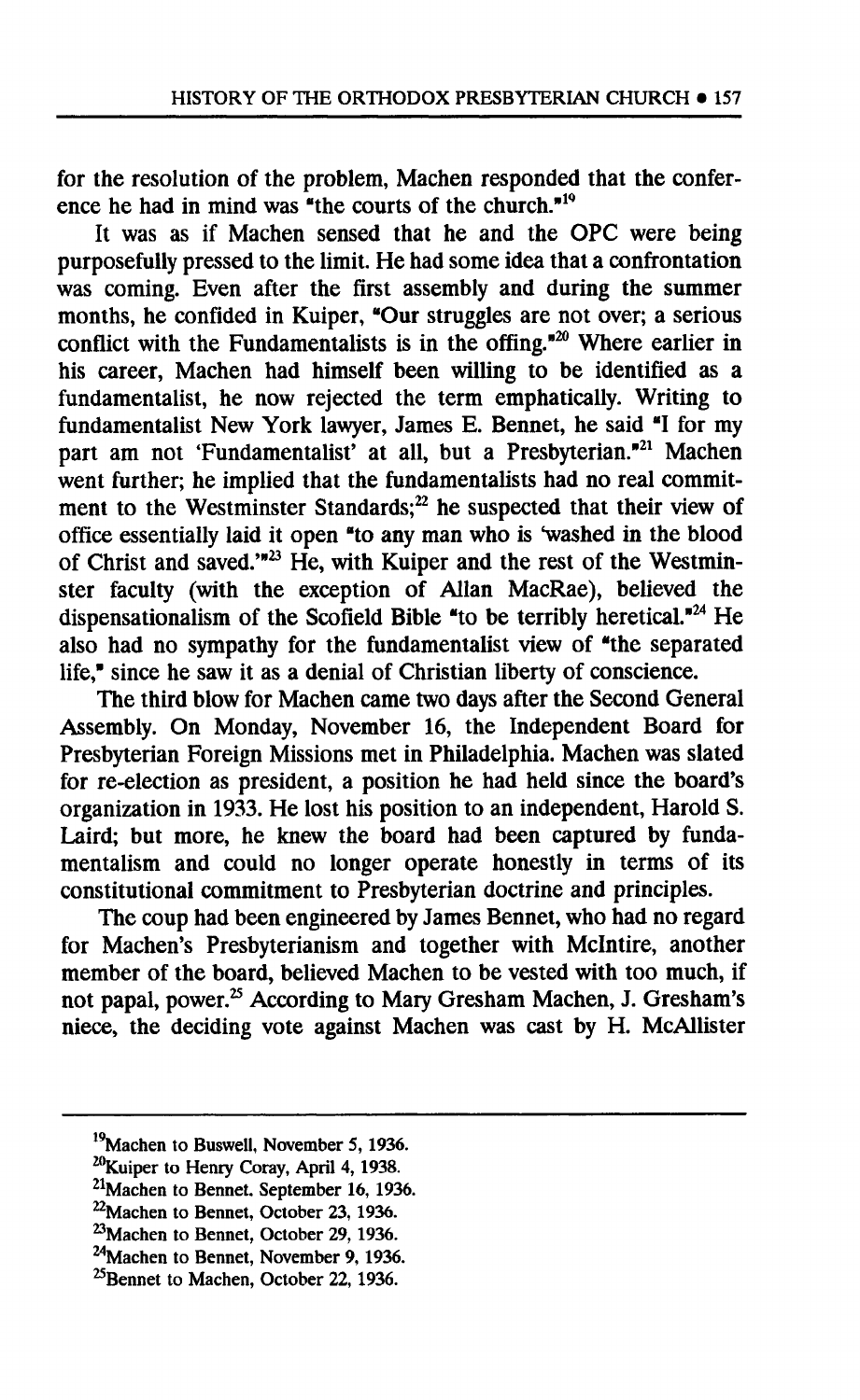**Griffiths, who had turned on Machen after being morally discredited.<sup>26</sup> Griffiths threw his weight to the fundamentalist side before a meteoric rise in Mclntire's movement.** 

**Machen was devastated. He told Kuiper that the loss of the board for the cause of the Reformed faith a .. . was the greatest shock of his life."<sup>27</sup> After his defeat, he phoned his sister-in-law Helen Woods Machen. Her record of that conversation is most distressing. Machen said to her:** 

**They kicked me out as President, its the hardest blow I've had yet, Pm done for now ... . I feel that I've been driven to the final humiliation of my life. I actually pleaded for myself, pleaded that I be returned to office. My back was against the wall and the whole life of the Board was at stake . . . and I've loved it so and now it's gone, absolutely wrecked, lost to everything it stood for, everything it stood for and the men who stand with me... . Now everything is in the hands of men who haven't the slightest notion of the issues at stake ... . everything I've worked for, loved and suffered for, has been kicked out too. I feel it's the end for me, this time they've finished me.<sup>28</sup>**

**Nothing in the remaining weeks of Machen's life contradicts Helen Machen's recollections. Machen was not himself at Christmas time. He was pensive, humorless and reclusive. It seems that what the moderates and modernists in the PCUSA had been unable to do, the fundamentalists of the OPC and Independent Board were successful in doing. Obviously, what wounded Machen the most was the betrayal, both doctrinal and personal, by those who had been wonderfully close. In this, something of the experience of his Savior intruded upon him in an unexpected way. But also and in ways many have been unable to grasp, the range of the great issues involved in the conflict was asserting itself.<sup>29</sup>**

**During that Christmas break, Machen kept his long-standing appointment to speak to churches and groups in North Dakota. The weather was bad and Machen was sick. Stricken with pneumonia and** 

<sup>&</sup>lt;sup>26</sup> From an interview with Mary Machen, March 9, 1983.

**<sup>27</sup>Kuiper to Coray, April 4, 1938.** 

**<sup>^</sup>From an affidavit taken October 6, 1937; cf. Hart, "Doctor Fundamentalis. . .," 359.** 

**<sup>29</sup>I touch on the wider issues in the following lecture; for a more specific discussion, see "Machen, the OPC and American Culture,"** *New Horizons 2* **(May/June 1981): 15-16; "Machen, Culture, and the Church,"** *Banner of Truth* **(July 1987): 20-27, 32; "Some Thoughts about our Identity,"** *New Horizons* **13 (June/July 1992): 4-5.**